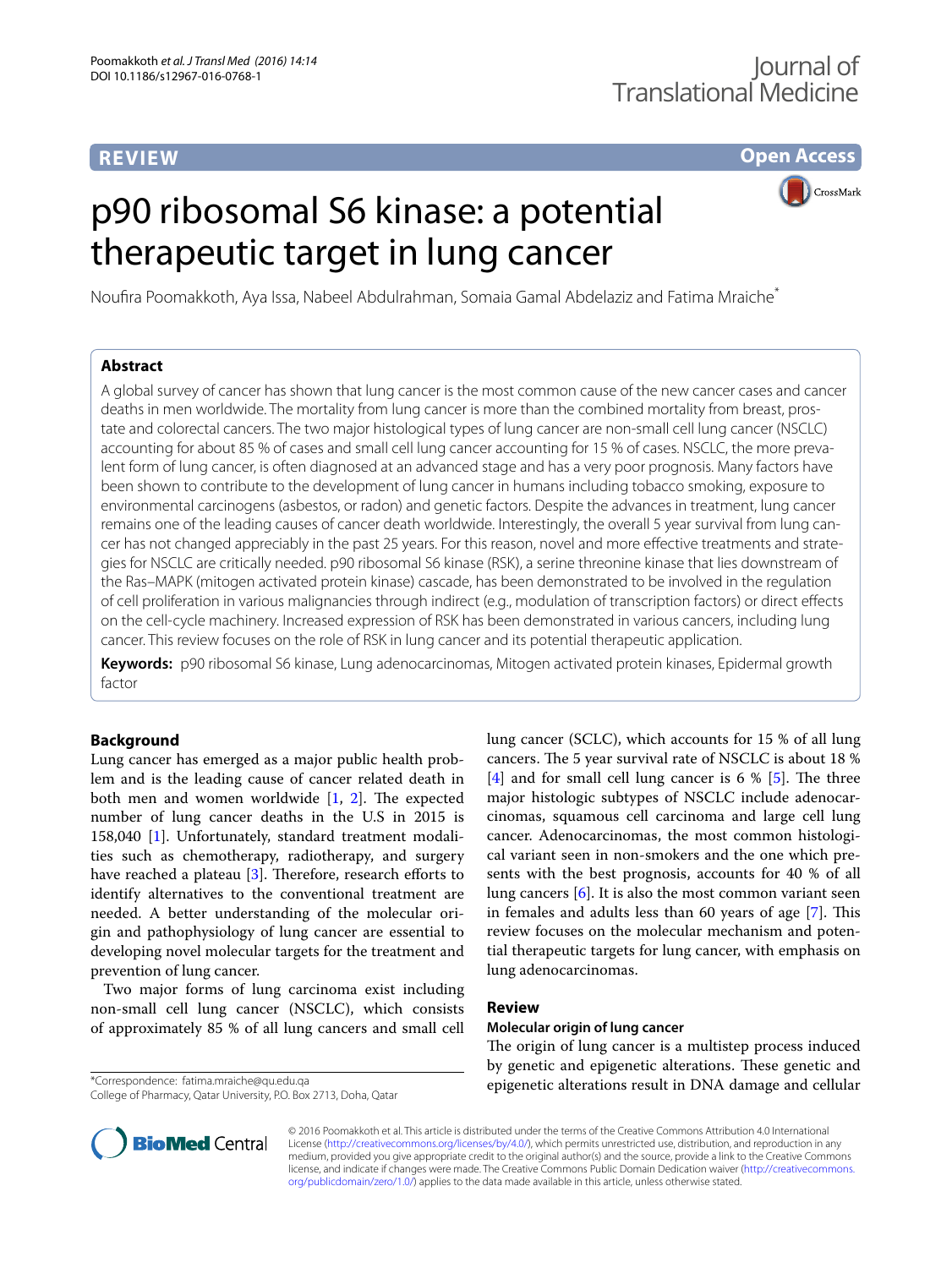adaptations to tolerate the oncogenic changes [\[8](#page-4-7)]. The cellular adaptations attributed to lung cancer include self-sufficient growth signals due to the occurrence of mutations in proto-oncogenes, lack of sensitivity to antiproliferating signals as a result of mutations in tumor suppressor genes, evasion of apoptosis, unlimited replicative potential, detachment of tumor cells from the extracellular matrix, which leads to invasion of surrounding tissue and basal lamina. Tumor cells also have the capacity of sustained angiogenesis and they transport through the blood stream and migrate to distant sites, leading to the formation of a metastatic lesion  $[8, 9]$  $[8, 9]$  $[8, 9]$ . Cancerous cells have also been demonstrated to have a reversed pH gradient compared with normal adult cells. They exhibit a constitutively higher intracellular  $pH(pH_i)$  and a lower extracellular pH (pH<sub>e</sub>) [\[10\]](#page-4-9). This increased pH<sub>i</sub> favors cell proliferation, cell survival, evasion from apoptosis, cell migration and promotes tumor invasion [\[10](#page-4-9)]. An understanding of the mutated oncogenes, genetic alterations and the cellular adaptations has paved the road for identifying molecular therapeutic targets.

## *Epidermal growth factor and the epidermal growth factor receptor in lung adenocarcinomas*

Epidermal growth factor receptor (EGFR) is overexpressed in 32–81 % of NSCLC [[11\]](#page-4-10). EGFR plays a major role in activating several downstream signaling pathways like Ras/Raf/MEK/MAPK and the pathway consisting of phosphoinositide 3-kinase (PI3K), Akt, and the mammalian target of rapamycin (mTOR). Activation of these major downstream signaling pathways contribute to the cell proliferation, increased survival, invasiveness, metastatic spread, and angiogenesis in tumor cells [\[2](#page-4-1)]. Numerous therapeutics agents are available to target EGFR in NSCLC including Erlotinib, Geftinib and Cetuximab. Despite the importance of EGFR in mediating NSCLC, many of the available therapeutic agents targeting EGFR are ineffective [[11](#page-4-10)]. Acquired resistance to the anti-EGFR agents also results from secondary mutations specifically in the exon 20 of the EGFR gene  $[3, 8]$  $[3, 8]$  $[3, 8]$ . Recent studies have also suggested that Ras mutations in lung adenocarcinomas were found to be associated with resistance to EGFR tyrosine kinase inhibitors (TKI) [\[3](#page-4-2)]. In addition, persistent activity of the mitogen activated protein kinase/extracellular-signal-regulated kinase (MAPK/ ERK) pathway and the PI3K/Akt kinase pathway could contribute to the resistance of NSCLC to EGFR inhibitors [[12\]](#page-4-11). Other proposed resistance mechanisms to EGFR inhibitors include amplification of the MET protooncogene, which activates PI3K pathway independent of the EGFR [\[13](#page-4-12)] and activation of other tyrosine kinase receptors such as the insulin like growth factor receptor 1 [\[2](#page-4-1)]. This has directed research activity towards identifying other molecular targets like Ras, Raf, MAPK and ERK, which may be beneficial in the management of lung adenocarcinomas.

### *Ras proto‑oncogene*

The Ras proto-oncogene plays an important role in the transduction of growth promoting signals from the cell membrane to the nucleus and the resulting cell proliferation [[9\]](#page-4-8). The Ras proto-oncogene family (KRas, HRas, NRas and RRas) encodes four highly homologous 21 kDa membrane-bound proteins. Proteins encoded by the Ras genes exist in two states: an active state, in which GTP is bound to the Ras and an inactive state, where the GTP has been cleaved to GDP through the intrinsic GTPase activity  $[3]$ . The GTPase Ras activates Raf  $(A_7, B_7, A_8)$ C-Raf isoforms) [\[14\]](#page-4-13). The signal for cell proliferation is ultimately transmitted by a cascade of RAS-dependent kinases, which activates the MAPKs. It is noteworthy that 15–30 % of lung adenocarcinomas harbor activating mutations in the Ras family members, especially the KRas [[3\]](#page-4-2). Mutations in the Ras induces defects in the intrinsic GTPase activity of Ras resulting in continuous cell proliferation [[9\]](#page-4-8). The importance of KRas in lung carcinomas makes it a promising therapeutic target [[8,](#page-4-7) [15](#page-4-14)]. However, Ras inhibitors (farnesyl transferase inhibitors) which inhibit post-translational modification and membrane localization of Ras proteins have been unsuccessful in clinical trials. This could be attributed to the fact that these inhibitors are not selectively active in tumors with KRas or NRas mutations [[8,](#page-4-7) [15](#page-4-14)]. Recent research has focused on investigating downstream effectors of RAS including MAPKs, since they control fewer of the downstream pathways [\[8](#page-4-7), [16\]](#page-4-15).

## *Mitogen activated protein kinases and lung adenocarcinomas*

The MAPK/ERK pathway is activated by various extracellular stimuli including mitogens, cytokines, growth factors and cellular stresses [[17\]](#page-4-16). The binding of EGF to the EGFR activates the Ras proto-oncogene, which then activates the Raf kinase. In turn, Raf phosphorylates and activates the MAPK/ERK kinase (MEK)1/2, a dual-specificity protein kinase, which activate ERK1/2. Once activated, the ERK1/2 phosphorylates several substrates including members of the RSK (90 kDa ribosomal S6 kinase) family [[14\]](#page-4-13). The Ras–MAPK also activates the PI3K/AKT pathway that regulates the normal cell proliferation, survival, growth and differentiation [[8\]](#page-4-7).

Mutations or overexpression of many of the signaling components in the MAPK pathway can confer oncogenic potential and lead to several human cancers [[17](#page-4-16), [18\]](#page-4-17). Activation of the Ras/Raf/MEK/MAPK via activating mutations in KRas occurs in approximately 30 % of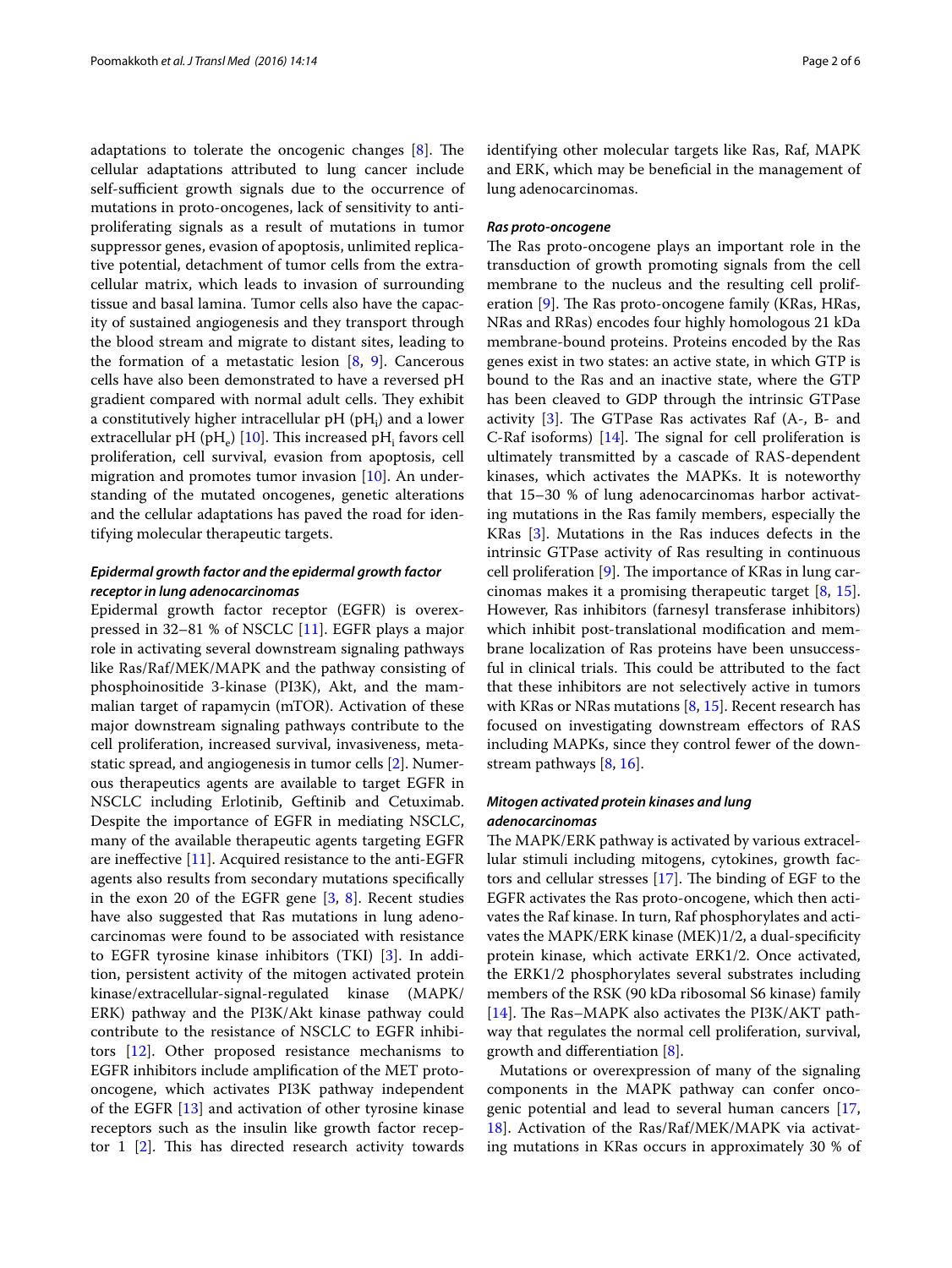adenocarcinomas [[3\]](#page-4-2). Activation of downstream signaling pathways such as PI3K and MAPK occur independent of the EGFR signaling, therefore, rendering KRas mutant tumors resistant to anti EGFR agents and chemotherapy [[19\]](#page-4-18). Therefore, targeting the downstream effectors of this pathway represent an untapped pool of possible therapeutic targets in the treatment of lung cancer. Currently, two MEK1/2 inhibitors, selumetinib and trametinib, have been tested in many different cancer types including NSCLC [[17\]](#page-4-16). Selumetinib, which is the agent furthest in development raised a concerning rate of hospitalization, grade 3 or 4 neutropenia, and febrile neutropenia [\[17](#page-4-16)]. Therefore, research efforts have been directed to identifying a small set of effectors such as RSK, which are less likely to cause severe adverse effects [[16,](#page-4-15) [20](#page-4-19)].

#### **RSK family of kinases**

The efforts to identify the kinase activity responsible for the phosphorylation of ribosomal protein S6 (rpS6), led to the purification of an intracellular kinase that phosphorylated 40S ribosomal subunit from unfertilized Xenopus laevis eggs by Erikson and Maller laboratories in 1985. This kinase was initially referred to as ribosomal S6 kinase (S6K) [\[21](#page-4-20)]. The identification of two protein kinases of 85–90 kDa (S6KI and S6KII) by biochemical purification, led to the cloning of cDNAs encoding highly homologous proteins that were later renamed p90 ribosomal S6 kinase [\[14](#page-4-13)]. The RSK family of proteins comprises a group of highly conserved serine/threonine kinases that lie downstream of the Ras–MAPK pathway and regulate diverse cellular processes such as cell growth and motility, cell proliferation and cell survival [\[14,](#page-4-13) [18](#page-4-17)].

#### *Structure of RSK*

The structure of RSK is characterized by two distinct kinase domains separated by a linker region of about 100 amino acids and flanked by N- and C-terminal ends  $[18]$  $[18]$ . The RSKs are 73–80 % identical with each other and are mostly divergent in their N- and C-terminal sequences [[14,](#page-4-13) [22\]](#page-4-21). The carboxyl-terminal kinase domain (CTKD) is closely related to the calcium/calmodulin-dependent protein kinase (CAMK) family. In contrast, the aminoterminal kinase domain (NTKD) is homologous to that of AGC kinases. The CTKD is responsible for autophosphorylation of RSK and the NTKD is involved in substrate phosphorylation  $[18]$ . Finally, the C-terminal region contains an ERK1/2 docking site also known as the D-domain, which is responsible for the docking and activation of RSK by ERK1/2 [\[22\]](#page-4-21).

#### *RSK family*

In humans, the RSK family comprises of four isoforms (RSK1 to −4) and two structurally related cousins, called

RSK-like protein kinase/mitogen and stress activated kinase-1 (RLPK/MSK1) and RSK-B (MSK2) [\[22](#page-4-21)]. Analysis of the expression patterns of RSK isoforms showed that RSK1 mRNA are more abundant in the lung, kidney, pancreas, bone marrow and T cells. RSK2 mRNA are predominantly found in T cells, lymph nodes, and the prostate. RSK3 transcripts are mainly expressed in the lung, brain, spinal cord, and retina. Interestingly, RSK4 mRNA expression in both adult and embryonic tissues is much lower than that of the other three isoforms. But Northern blotting of lysates from adult mouse tissues has revealed the expression of RSK4 mRNA in the brain, cerebellum, heart, renal tissue and skeletal muscle [\[18](#page-4-17), [22](#page-4-21)].

#### *Activators of RSK*

RSKs are directly phosphorylated and activated by ERK1/2 and phosphoinositide dependent protein kinase 1 (PDK1) in response to various stimuli including growth factors, neurotransmitters and phorbol esters [[18\]](#page-4-17). The MSKs are potently activated by both the ERK1/2 and the p38 pathways and are generally thought to be more responsive to cellular stress [[18,](#page-4-17) [23](#page-4-22)]. Unlike the RSKs, MSK is usually located in the nucleus of cells and phosphorylates transcription factors [\[24](#page-4-23)]. Mutational analysis revealed that four phosphorylation sites (Ser221, Ser363, Ser380, and Thr573 in human RSK1) are essential for RSK activation upon mitogenic stimulation [[10,](#page-4-9) [19\]](#page-4-18). The phosphorylation of Thr573 in the CTKD occurs following ERK activation. This activation also requires ERK docking at the D domain. The Ser380 is auto-phosphorylated by the activated CTKD [[18\]](#page-4-17). Phosphorylation of Ser221 in the NTKD is mediated by PDK1 for RSK1–3, which leads to complete activation of RSK. This is further emphasized in PDK1 deficient cells, where mitogens do not stimulate RSK1–3 activity [\[14](#page-4-13)]. Once activated the RSKs may remain associated with the membrane, or in the cytosol or translocate to the nucleus, and eventually can phosphorylate substrates throughout the cell [\[18](#page-4-17)].

#### *Biological function of RSK isoforms*

The biological function of the RSK isoforms is to regulate cell-cycle progression and cell proliferation, cell growth and protein synthesis, nuclear signaling, cell migration and cell survival [\[14,](#page-4-13) [23](#page-4-22)].

## *Activation of cytosolic and nuclear proteins through phosphorylated RSK*

Activation of the RSK protein kinase results in the phosphorylation of functionally diverse RSK substrates in the cytosol and nucleus. In the cytosol, phosphorylated RSK substrates include glycogen synthase kinase 3 (GSK3), protein phosphatase 1, LK B1, L1 CAM (a neural cell adhesion molecule), the Ras exchange factor; and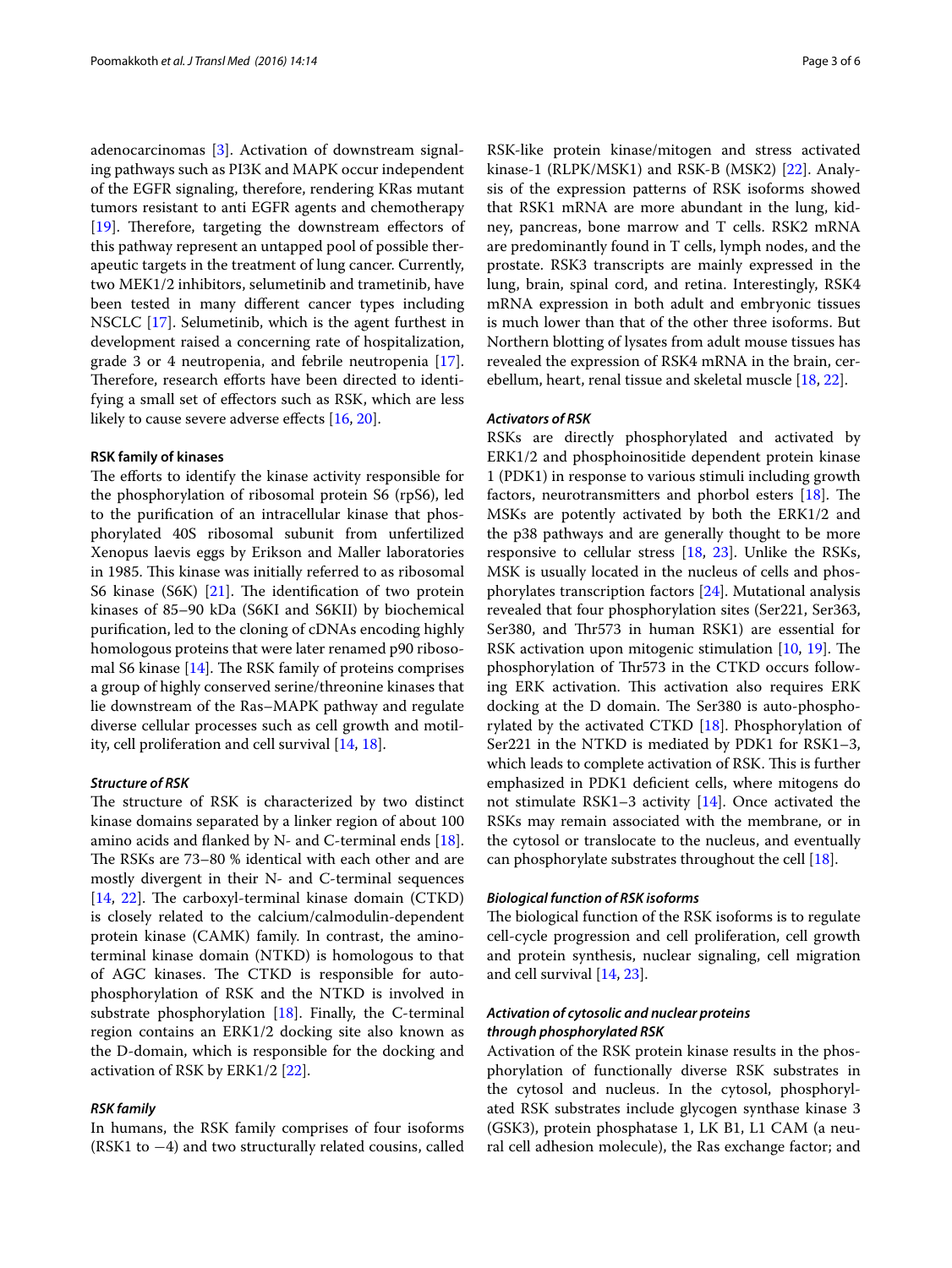membrane-associated tyrosine and threonine specific cyclin dependent kinase 1 or cell division cycle protein [[17\]](#page-4-16). Nuclear translocation of phosphorylated RSK following mitogenic stimulation leads to phosphorylation of a variety of transcription factors including CREB, CREB binding protein (CBP), serum response factor (SRF), p300, ER81, oestrogen receptor-α (ERα), c-Fos, nuclear factor-Κb (NF-κB), NFATc4, NFAT3 and the transcription initiation factor TIF1A [[23,](#page-4-22) [24](#page-4-23)]. Activation of these cytosolic and nuclear proteins contributes to the initiation and progression of tumorgenesis [\[23\]](#page-4-22).

#### *RSK and cell cycle machinery*

RSKs are involved in the regulation of cell-cycle progression through phosphorylation of several mediators of the cell-cycle machinery. RSK mediated phosphorylation inactivates membrane-associated tyrosine and threonine specific CDC2 inhibitory kinase-1 (Myt1), leading to G2–M cell-cycle progression [\[18](#page-4-17)]. RSK1 and RSK2 have also been shown to promote G1-phase progression by phosphorylating the cyclin-dependent kinase (CDK) inhibitor p27KIP1. In addition, RSK phosphorylates serum response factor (SRF) and contributes to the transcriptional activation of c-FOS. Activation of c-FOS results in the activation of cyclin D1, promoting G1–S phase progression [\[18](#page-4-17)]. RSK phosphorylates and inhibits glycogen synthase kinase (GSK3), which has been suggested to promote stabilization of cyclin D1 and MYC, resulting in cell cycle progression and cell survival [\[18](#page-4-17), [23\]](#page-4-22). In addition, RSK phosphorylates eEF2K and the translation-initiation factor eIF4B, which in turn stimulates its recruitment to the translation-initiation complex and contributes to cell growth and survival [\[14](#page-4-13)]. The phosphorylation of transcription factors such as CREB by RSK1 and RSK2 promotes cell survival by activating prosurvival genes such as members of the B cell lymphoma protein-2 (Bcl2) family [[22\]](#page-4-21). Clearly, activation of RSK is critical in the phosphorylation of numerous mediators involved in the cell-cycle machinery.

#### *RSK and apoptosis*

High levels of endogenous Bcl2 are expressed in several lung cancer cell lines including those from NSCLC and SCLC [[9](#page-4-8)]. The fate of these cancer cells is largely dependent on the balance between inhibitory and stimulatory apoptosis signals from the Bcl2 family. The subfamily members including Bcl2, Bcl-XL, and Mcl-1 inhibit apoptosis, whereas the Bax subfamily, consisting of Bax and Bak, as well as the BH3-only subfamily, including Bad, Bid, Bok, Bik, and Bim, promotes apoptosis [\[25](#page-5-0)].

RSK enhances cell survival via anti-apoptotic mechanisms [[16,](#page-4-15) [22\]](#page-4-21). RSK phosphorylates the pro-apoptotic protein Bad and enhances its binding to 14-3-3 proteins. This prevents Bad from antagonizing the pro-survival function of Bcl-XL [[22\]](#page-4-21). The RSK mediated phosphorylation of the death associated protein kinase (DAPK) leads to inhibition of its pro-apoptotic function [\[26](#page-5-1)]. RSK1/2 mediated phosphorylation of a tumor suppressor gene Bim-EL prevents its pro-apoptotic function [[22,](#page-4-21) [27\]](#page-5-2). RSK1 directly inhibits caspase activity leading to increased cell survival [[28](#page-5-3)]. Taken together, these data indicate that RSKs are invariably involved in cell proliferation and survival, making them promising therapeutic targets for the treatment of cancer.

### **RSK and lung cancer**

RSKs have been demonstrated to be over expressed or hyper activated in several cancers including breast cancer, lung cancer, prostate cancer, head and neck squamous cell carcinoma, ovarian carcinoma, multiple myeloma, melanoma and osteosarcoma [[16,](#page-4-15) [29](#page-5-4)]. Different RSK isoforms behave differently depending on the type of cancer.

Activation or overexpression of RSK in lung cancer cells inhibits cell death via inactivation of the pro-apoptotic protein Bad [[16](#page-4-15)]. Similarly, Bim-EL, which is sequentially phosphorylated by ERK and RSK1 or RSK2, is decreased in NSCLC cells with EGFR-activating mutations. The decrease in Bim-EL results in proteosomal degradation of BIM-EL and increased cell survival [\[30\]](#page-5-5). When the H-Ras/ERK pathway is activated in tumor cells, BIM-EL is eliminated by proteasomal degradation [\[27](#page-5-2)]. Additionally the expression of DAPKm which behaves as a tumor suppressor, is commonly silenced in lung cancer through DNA methylation [\[14](#page-4-13)]. Lara and colleagues observed that RSK4 is overexpressed in more than 50 % of primary malignant lung cancers though its levels are undetectable in normal cells [\[22](#page-4-21)]. Interesting, a previous report by Lara et al. demonstrated that the knock down of p90RSK isoform 1 enhanced the metastatic potential of A549 lung adenocarcinoma cells. Similarly, an siRNA kinome library screen in A549 cells demonstrated that p90RSK isoform 1 silencing increased migration and invasion [[30\]](#page-5-5). Moreover, Lara et al. [[29\]](#page-5-4) reported that there is an increased migration in A549 cells caused by RSK 2 and 4. Clearly, the exact role and signaling pathway of the respective RSK isoforms in lung cancer remain unknown.

#### **RSK inhibitors**

The identification of RSK inhibitors has uncovered an unexpected link between RSK activity and cell proliferation. Several pan-RSK small-molecule inhibitors exist including two competitive inhibitors that target the NTKD (SL-0101 and BI-D1870) and an irreversible inhibitor of the CTKD, FMK [[22\]](#page-4-21). The first specific inhibitor identified for p90 RSK was SL0101, which was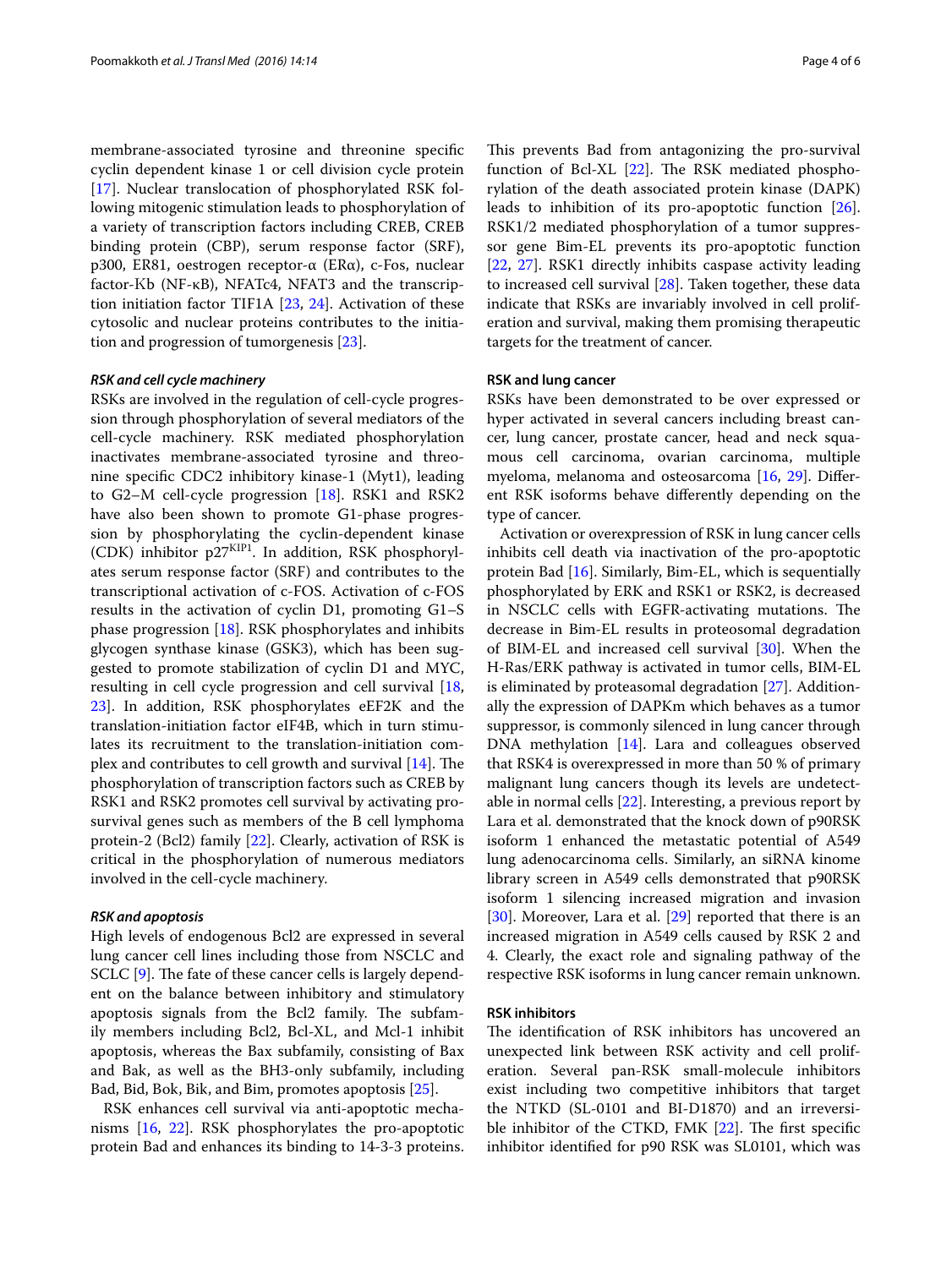isolated from the tropical plant *Forsteronia refracta*. When tested against a panel of 70 kinases, it was shown to target RSK1 and RSK2 in the nanomolar range ( $IC_{50}$ ) for RSK2, 90 nmol/L at 10 mmol/L ATP) while having no significant activity against other tested AGC kinases [[28\]](#page-5-3). The dihydropteridinone BI-D1870 is a reversible inhibitor that competes with ATP by binding to the NTKD ATP-interacting sequence. BI-D1870 is remarkably selective for RSK relative to other AGC kinases [[31\]](#page-5-6) and its in vitro  $IC_{50}$  was shown to be approximately 15–30 nM at an ATP concentration of 100 *μ*M [\[32](#page-5-7)]. *In vivo* results indicate that to completely inhibit the phosphorylation of RSK substrates in vitro, a concentration of 10 *μ*M BI-D1870 is required [[32](#page-5-7)]. The pyrrolopyrimidine FMK (fluoromethylketone) is an irreversible inhibitor that covalently modifies the CTKD of RSK1, RSK2 and RSK4. FMK is a potent and specific inhibitor of RSK and was shown to inhibit RSK2 at an  $IC_{50}$  of 15 nM and an  $EC_{50}$  of 200 nM in vitro [[33\]](#page-5-8). Recently another CTKD inhibitor, dibenzyl trisulfide, has been isolated from the *Petiveria alliacea L* plant. It specifically inhibits the RSK1 isoform at a concentration of 10  $\mu$ M [\[20](#page-4-19)]. Therefore, the discovery of RSK-specific inhibitors will definitely help to advance the knowledge of RSK-mediated mechanisms in lung cancer and to test the potential of these inhibitors in pre-clinical studies. Our own unpublished data suggests that exposure of A549 lung adenocarcinoma cells to BI-D1870 decreases RSK1 protein expression and is associated with a decrease in cell migration and proliferation. Indeed, with the discovery of RSK-specific inhibitors further studies will need to be carried to verify the efficacy of RSK inhibitors as single agents or in combination with other anti-cancer agents in the lung cancer setting.

#### **Conclusion**

RSKs are an important downstream effector of the Ras– Raf–MAPK signaling pathway. They play a crucial role in the regulation of cellular proliferation, growth, and survival in a variety of tumors. Based on our recent advances in the understanding of the different isoforms of RSK and the mechanisms by which they affect tumorgenesis, invasion and metastasis these agents might prove to be promising targets in the chemotherapy of lung adenocarcinomas particularly those harboring oncogenic mutations in components of the Ras signaling pathway.

#### **Authors' contributions**

NP, AI, NA, SGA and FM all contributed to collecting literature and writing this review. All authors read and approved the final manuscript.

#### **Acknowledgements**

This work was supported by Qatar University Internal Grant (QU UG2013/2014).

#### **Competing interests**

The authors declare that they have no competing interests.

Received: 1 October 2015 Accepted: 20 December 2016 Published online: 14 January 2016

#### **References**

- <span id="page-4-0"></span>1. Siegel RL, Miller KD, Jemal A. Cancer statistics, 2015. CA Cancer J Clin. 2015;65:5–29.
- <span id="page-4-1"></span>2. Herbst RS, Heymach JV, Lippman SM. Lung cancer. N Engl J Med. 2008;359(13):1367–80.
- <span id="page-4-2"></span>3. Gridelli C, Bareschino MA, Schettino C, Rossi A, Maione P, Ciardiello F. Erlotinib in non-small cell lung cancer treatment: current status and future development. Oncologist. 2007;12(7):840–9.
- <span id="page-4-3"></span>4. Society. AC. Lung cancer (non-small cell). Non-small cell lung cancer survival rates by stage. 2015. [http://www.cancer.org/cancer/lungcancer](http://www.cancer.org/cancer/lungcancer-non-smallcell/detailedguide/non-small-cell-lung-cancer-survival-rates)[non-smallcell/detailedguide/non-small-cell-lung-cancer-survival-rates](http://www.cancer.org/cancer/lungcancer-non-smallcell/detailedguide/non-small-cell-lung-cancer-survival-rates). Accessed 27 Jan2015.
- <span id="page-4-4"></span>5. Society. AC. Lung cancer (small cell). Small cell lung cancer survival rates by stage. 2015. [http://www.cancer.org/cancer/lungcancer-smallcell/](http://www.cancer.org/cancer/lungcancer-smallcell/detailedguide/small-cell-lung-cancer-survival-rates) [detailedguide/small-cell-lung-cancer-survival-rates.](http://www.cancer.org/cancer/lungcancer-smallcell/detailedguide/small-cell-lung-cancer-survival-rates) Accessed 27 Jan 2015.
- <span id="page-4-5"></span>6. American Cancer Society. Detailed guide: lung cancer (non small cell). 2014. [http://www.cancer.org/acs/groups/cid/documents/](http://www.cancer.org/acs/groups/cid/documents/webcontent/003115-pdf.pdf) [webcontent/003115-pdf.pdf.](http://www.cancer.org/acs/groups/cid/documents/webcontent/003115-pdf.pdf) Accessed 28 Dec 2014.
- <span id="page-4-6"></span>7. Johnson DH, Schiller JH, Bunn PA. Recent clinical advances in lung cancer management. J Clin Oncol. 2014;32(10):973–82.
- <span id="page-4-7"></span>8. Larsen JE, Minna JD. Molecular biology of lung cancer: clinical implications. Clin Chest Med. 2011;32(4):703–40.
- <span id="page-4-8"></span>Panov SZ. Molecular biology of the lung cancer. Radiol Oncol. 2005;39(3):197–210.
- <span id="page-4-9"></span>10. Webb BA, Chimenti M, Jacobson MP, Barber DL. Dysregulated pH: a perfect storm for cancer progression. Nat Rev Cancer. 2011;11(9):671–7.
- <span id="page-4-10"></span>11. Xu F, Tian Y, Huang Y, Zhang LL, Guo ZZ, Huang JJ, Lin TY. EGFR inhibitors sensitize non small cell lung cancer cells to TRAIL apoptosis. Chin J Cancer. 2011;30(10):701–11.
- <span id="page-4-11"></span>12. Janmaat MLFA, Rodriguez JA, et al. Response to epidermal growth factor receptor inhibitors in non small cell lung cancer cells: limited antiproliferative effects and absence of apoptosis associated with persistent activity of extracellular signal-regulated kinase or Akt kinase pathways. Clin Cancer Res. 2003;9:2316–26.
- <span id="page-4-12"></span>13. Engelman JAZK, Mitsudomi T, et al. MET amplification leads to gefitinib resistance in lung cancer by activating ERBB3 signaling. Science. 2007;316:1039–43.
- <span id="page-4-13"></span>14. Romeo Y, Zhang X, Roux PP. Regulation and function of the RSK family of protein kinases. Biochem J. 2012;441(2):553–69.
- <span id="page-4-14"></span>15. Vakiani E, Solit DB. KRAS and BRAF: drug targets and predictive biomarkers. J Pathol. 2011;223(2):219–29.
- <span id="page-4-15"></span>16. Eisinger-Mathason TS, Andrade J, Lannigan DA. RSK in tumorigenesis: connections to steroid signaling. Steroids. 2010;75(3):191–202.
- <span id="page-4-16"></span>17. Stinchombe ET, Johnson GL. MEK inhibition in non-small cell lung cancer. Lung Cancer. 2014;86(2):121–5.
- <span id="page-4-17"></span>18. Anjum R, Blenis J. The RSK family of kinases: emerging roles in cellular signalling. Nat Rev Mol Cell Biol. 2008;9(10):747–58.
- <span id="page-4-18"></span>19. Eberhard DA, Johnson BE, Amler LC, Goddard AD, Heldens SL, Herbst RS, et al. Mutations in the epidermal growth factor receptor and in KRAS are predictive and prognostic indicators in patients with non-small-cell lung cancer treated with chemotherapy alone and in combination with erlotinib. J Clin Oncol. 2005;23(25):5900–9.
- <span id="page-4-19"></span>20. Lowe HIFC, Toyang NJ, Bryant JL. Specific RSK Kinase Inhibition by Dibenzyl Trisulfide and Implication for Therapeutic Treatment of Cancer. Anticancer Res. 2014;34:1637–42.
- <span id="page-4-20"></span>21. Erikson EMJ. A protein kinase from Xenopus eggs specific for ribosomal protein S6. Proc Nati Acad Sci USA. 1985;82:742–6.
- <span id="page-4-21"></span>22. Lara R, Seckl MJ, Pardo OE. The p90 RSK family members: common functions and isoform specificity. Cancer Res. 2013;73(17):5301–8.
- <span id="page-4-22"></span>23. Morten Frodin SG. Role and regulation of 90 kDa ribosomal S6 kinase (RSK) in signal transduction. Mol Cell Endocrinol. 1999;151:65–77.
- <span id="page-4-23"></span>24. Roux PP, Blenis J. ERK and p38 MAPK-activated protein kinases: a family of protein kinases with diverse biological functions. Microbiol Mol Biol Rev. 2004;68(2):320–44.